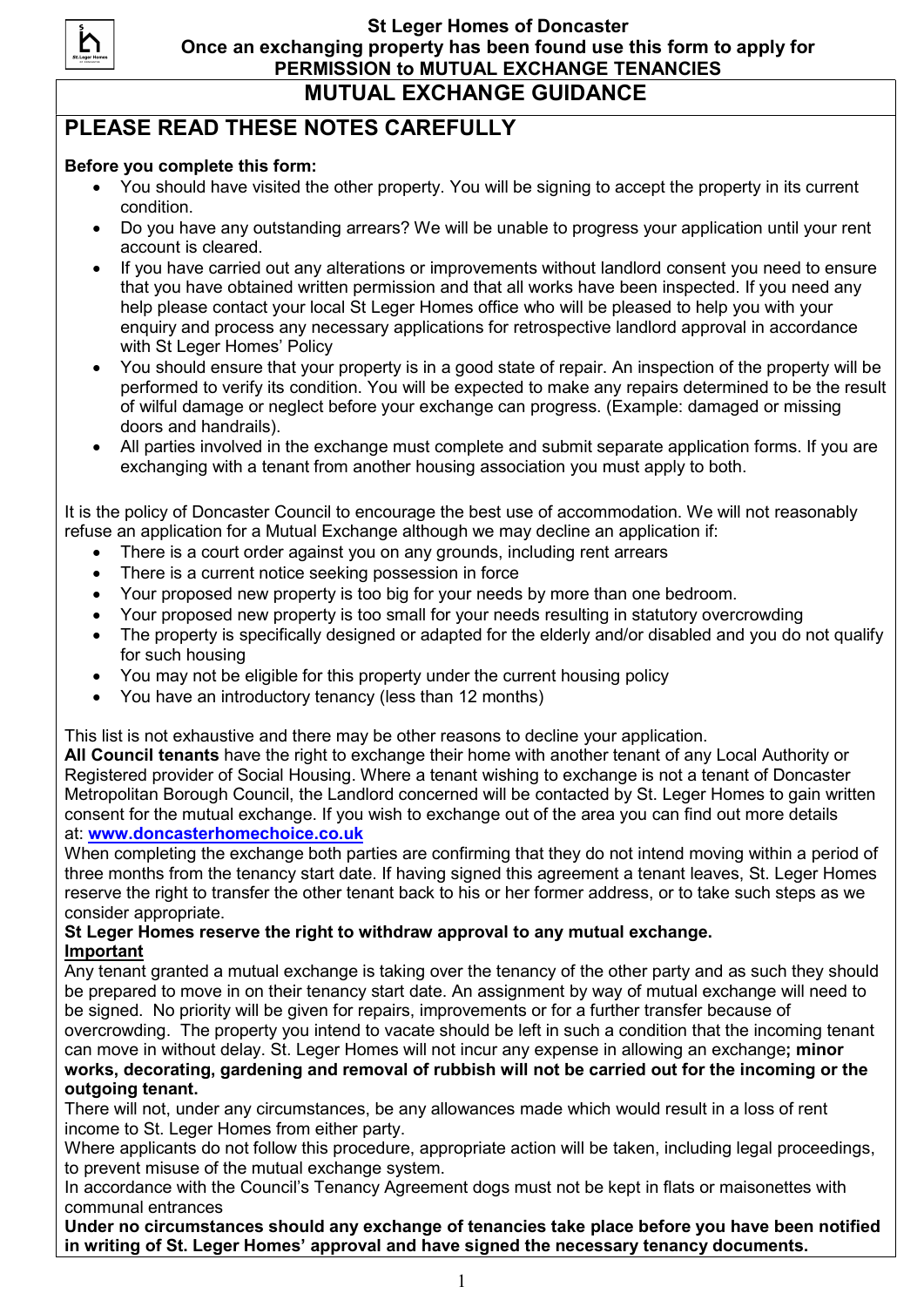| St. Leger Homes<br><b><i>GONCASTER</i></b> |
|--------------------------------------------|
|--------------------------------------------|

# St Leger Homes of Doncaster Once an exchanging property has been found use this form to apply for

|                                                                                                                                                                                                                                            | PERMISSION to MUTUAL EXCHANGE TENANCIES                                                    |                      |                                                         |                 |         |                     |                                                 |  |
|--------------------------------------------------------------------------------------------------------------------------------------------------------------------------------------------------------------------------------------------|--------------------------------------------------------------------------------------------|----------------------|---------------------------------------------------------|-----------------|---------|---------------------|-------------------------------------------------|--|
| 1.                                                                                                                                                                                                                                         | Date Received:<br>How to Apply                                                             |                      |                                                         |                 |         |                     |                                                 |  |
|                                                                                                                                                                                                                                            | a. Please read the Notes on the front of this form                                         |                      |                                                         |                 |         |                     |                                                 |  |
|                                                                                                                                                                                                                                            | b. This form must be filled in by the tenant                                               |                      |                                                         |                 |         |                     |                                                 |  |
|                                                                                                                                                                                                                                            | c. Return this form to: any St Leger Homes Office                                          |                      |                                                         |                 |         |                     |                                                 |  |
| or send it to: St Leger Homes of Doncaster, St Leger Court, White Rose Way, Doncaster, DN4 5ND                                                                                                                                             |                                                                                            |                      |                                                         |                 |         |                     |                                                 |  |
| Please use CAPITAL letters to fill in this form. If you are not sure how to fill in this form, please ask us to help.                                                                                                                      |                                                                                            |                      |                                                         |                 |         |                     |                                                 |  |
| 2.                                                                                                                                                                                                                                         | Please give your full name and address                                                     |                      | 3.                                                      |                 |         |                     | Please give details regarding your present home |  |
| TITLE:                                                                                                                                                                                                                                     | <b>FIRST NAME:</b>                                                                         |                      | House $\Box$                                            | Bungalow $\Box$ |         | Prefab              |                                                 |  |
| MIDDLE NAMES:                                                                                                                                                                                                                              |                                                                                            |                      | Maisonette (a flat with two levels) $\Box$ on<br>floor? |                 |         |                     |                                                 |  |
| <b>LAST NAME:</b>                                                                                                                                                                                                                          | floor?   High Rise Flat $\Box$ on<br>floor?<br>Flat I I on                                 |                      |                                                         |                 |         |                     |                                                 |  |
| Address:                                                                                                                                                                                                                                   |                                                                                            |                      | How many bedrooms do you have?                          |                 |         |                     |                                                 |  |
| Village:                                                                                                                                                                                                                                   | How many living rooms do you have?                                                         |                      |                                                         |                 |         |                     |                                                 |  |
| POST CODE:                                                                                                                                                                                                                                 | Does your property have any Specialist Medical Equipment?                                  |                      |                                                         |                 |         |                     |                                                 |  |
| <b>TELEPHONE NUMBERS:</b>                                                                                                                                                                                                                  | Ramp(s) $\Box$ , Lift $\Box$ , Stair lift $\Box$ , Hoist $\Box$ , Adapted Kitchen $\Box$ , |                      |                                                         |                 |         |                     |                                                 |  |
| <b>EMAIL ADDRESS:</b>                                                                                                                                                                                                                      |                                                                                            |                      |                                                         |                 |         |                     |                                                 |  |
| YOUR LANDLORD:                                                                                                                                                                                                                             | <b>YOUR PREVIOUS ADDRESS:</b>                                                              |                      |                                                         |                 |         |                     |                                                 |  |
| 4. Please state briefly why you want to exchange:                                                                                                                                                                                          |                                                                                            |                      |                                                         |                 |         |                     |                                                 |  |
| 5. Please give the name and address of the tenant you wish to exchange with: (Property you will move to)                                                                                                                                   |                                                                                            |                      |                                                         |                 |         |                     |                                                 |  |
|                                                                                                                                                                                                                                            |                                                                                            |                      |                                                         |                 |         |                     |                                                 |  |
| Title:<br>Telephone Number:<br>Name:                                                                                                                                                                                                       |                                                                                            |                      |                                                         |                 |         |                     |                                                 |  |
| Address:                                                                                                                                                                                                                                   |                                                                                            |                      |                                                         |                 |         |                     |                                                 |  |
| How did you find out about this property to exchange with?                                                                                                                                                                                 |                                                                                            |                      |                                                         |                 |         |                     |                                                 |  |
| 6. Please give the name and address of the tenant's Landlord you wish to exchange with                                                                                                                                                     |                                                                                            |                      |                                                         |                 |         |                     |                                                 |  |
| Name:<br>Telephone Number:                                                                                                                                                                                                                 |                                                                                            |                      |                                                         |                 |         |                     |                                                 |  |
|                                                                                                                                                                                                                                            |                                                                                            |                      |                                                         |                 |         |                     |                                                 |  |
| Address:<br>Starting on the top line with your name and date of birth, please fill in this table using one line for<br>7 <sub>1</sub>                                                                                                      |                                                                                            |                      |                                                         |                 |         |                     |                                                 |  |
| each person who lives in your home and will be moving with you.                                                                                                                                                                            |                                                                                            |                      |                                                         |                 |         |                     |                                                 |  |
| <b>FIRST NAME</b>                                                                                                                                                                                                                          | <b>MIDDLE NAMES</b>                                                                        | <b>LAST NAME</b>     | MALE /                                                  |                 | Date Of | <b>HOW ARE THEY</b> |                                                 |  |
|                                                                                                                                                                                                                                            |                                                                                            |                      | <b>FEMALE</b>                                           | <b>Birth</b>    |         | RELATED TO YOU      |                                                 |  |
|                                                                                                                                                                                                                                            |                                                                                            |                      |                                                         |                 |         |                     | Yourself the APPLICANT                          |  |
|                                                                                                                                                                                                                                            |                                                                                            |                      |                                                         |                 |         |                     |                                                 |  |
|                                                                                                                                                                                                                                            |                                                                                            |                      |                                                         |                 |         |                     |                                                 |  |
|                                                                                                                                                                                                                                            |                                                                                            |                      |                                                         |                 |         |                     |                                                 |  |
|                                                                                                                                                                                                                                            |                                                                                            |                      |                                                         |                 |         |                     |                                                 |  |
| Are you or a household member receiving support or management from any agency? YES $\Box$ NO $\Box$<br>8                                                                                                                                   |                                                                                            |                      |                                                         |                 |         |                     |                                                 |  |
| If Yes please give details:<br>9                                                                                                                                                                                                           |                                                                                            |                      |                                                         |                 |         |                     |                                                 |  |
| What Pets do you own? :                                                                                                                                                                                                                    |                                                                                            |                      |                                                         |                 |         |                     |                                                 |  |
| <b>DECLARATION</b>                                                                                                                                                                                                                         |                                                                                            |                      |                                                         |                 |         |                     |                                                 |  |
| The facts I have put down on this form are true and complete. I have read the notes and agree to abide by them. I<br>understand that in order to fully process my application, it may be disclosed to, and additional information obtained |                                                                                            |                      |                                                         |                 |         |                     |                                                 |  |
| from, officers and members of Council; St Leger Homes of Doncaster; health authorities; police; probation service; MP's                                                                                                                    |                                                                                            |                      |                                                         |                 |         |                     |                                                 |  |
| and other housing authorities including their elected members or registered Social landlords or private landlords.                                                                                                                         |                                                                                            |                      |                                                         |                 |         |                     |                                                 |  |
| Tenant (and Joint Tenant if any) MUST sign<br>DATE:                                                                                                                                                                                        |                                                                                            |                      |                                                         |                 |         |                     |                                                 |  |
| Tenant:                                                                                                                                                                                                                                    |                                                                                            | <b>Joint Tenant:</b> |                                                         |                 |         |                     |                                                 |  |
| National Ins. No.:<br>National Ins. No.:                                                                                                                                                                                                   |                                                                                            |                      |                                                         |                 |         |                     |                                                 |  |